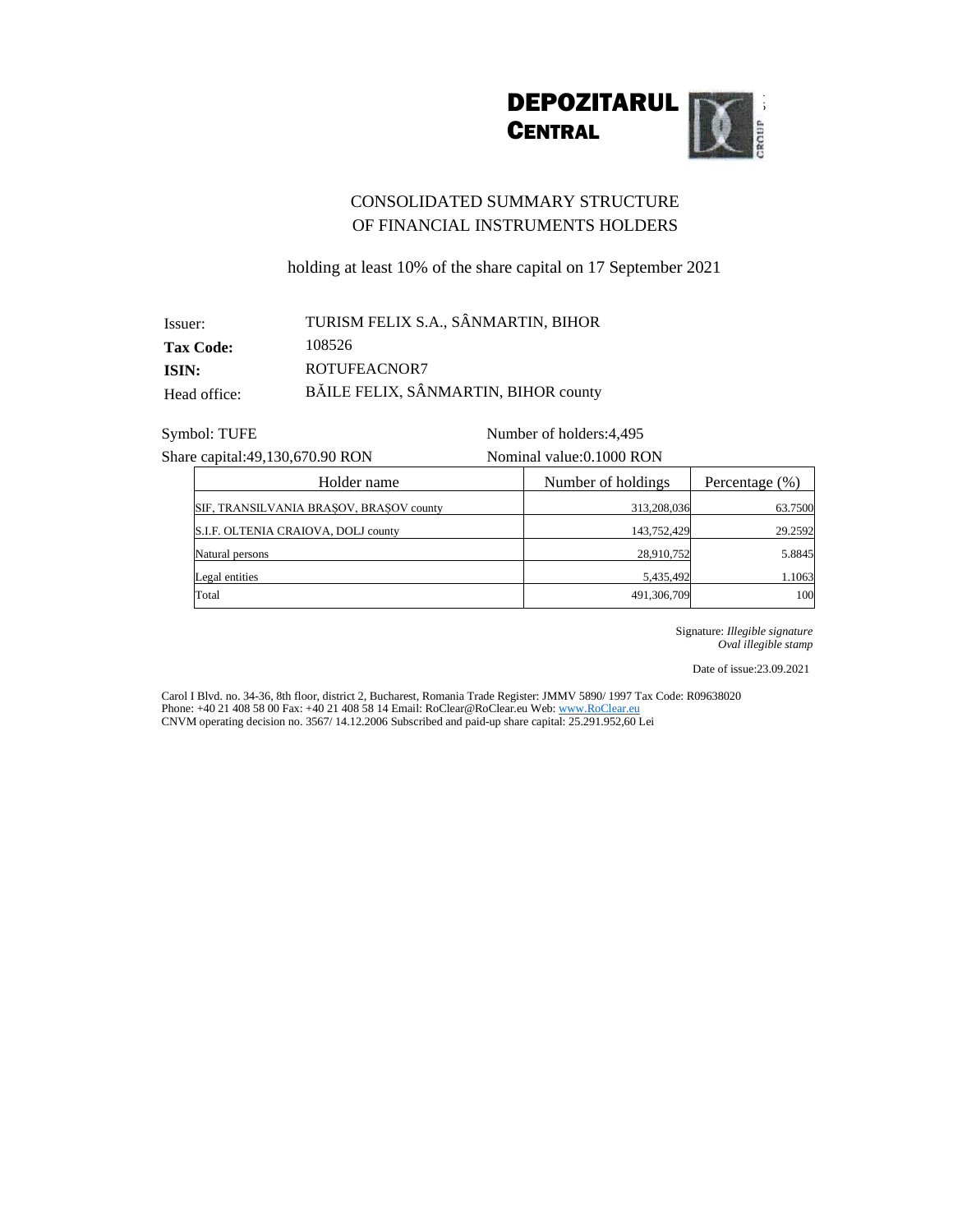## S.C. **Turism Felix** S.A. **Baile Felix**

*417500, Baile Felix, Sânmartin comune, Bihor county, Romania*



*Trade Register no.: J05/132/1991 Tax Code: RO108526 Subscribed and paid-up share capital: 49,130,670.90 lei*



Reports with investors

## *Contact person:*

Legal responsible: Monica Matei

- E-mail: [oficiul.juridic@turismfelix.ro](mailto:oficiul.juridic@turismfelix.ro)
- Landline phone: 0259 318344 int.613